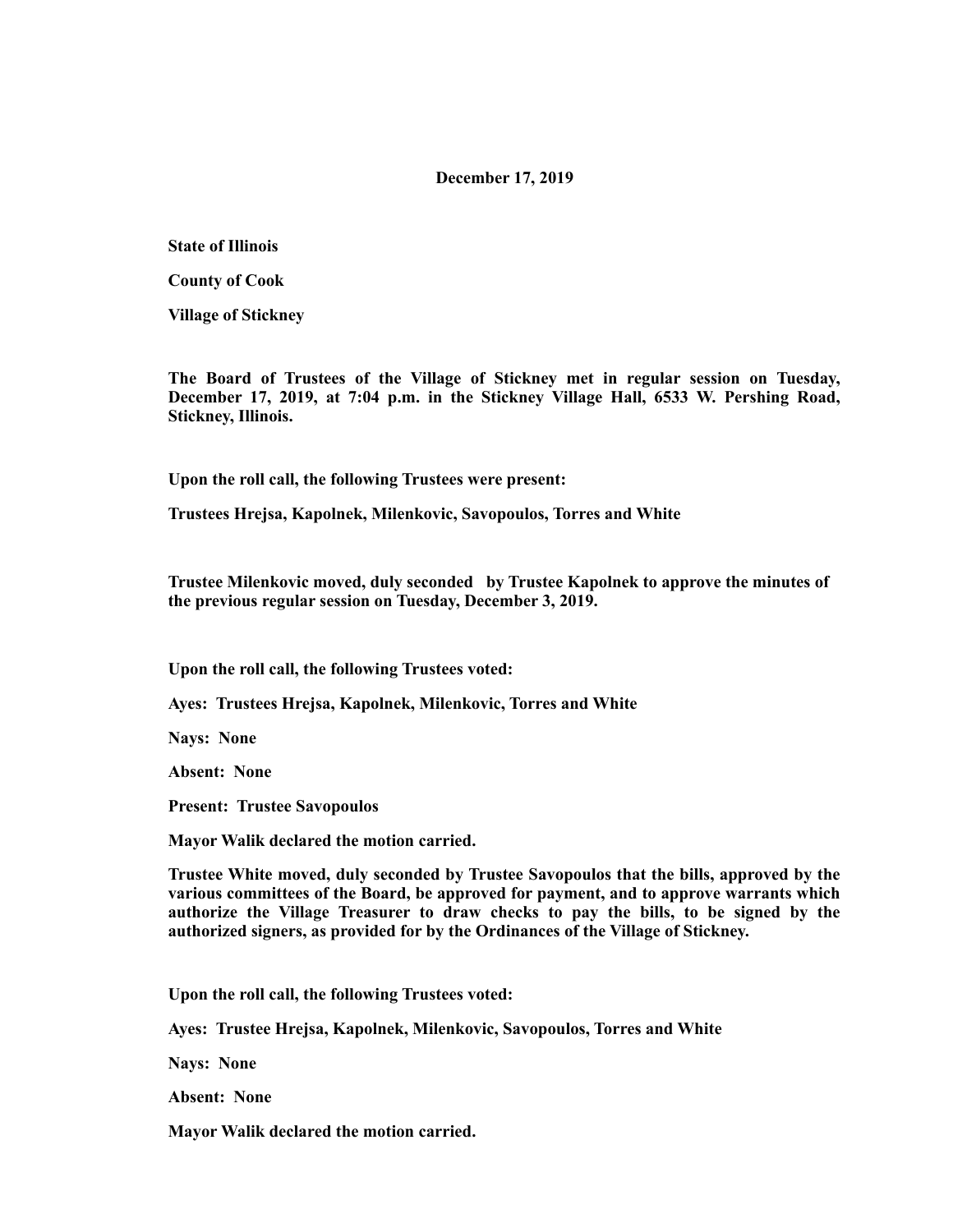**Trustee White moved, duly seconded by Trustee Hrejsa to Pass and Approve Ordinance 2019-19, "The 2019 Tax Levy Ordinance for the Fiscal Year, beginning May 1, 2019 and ending April 30, 2019"** 

**Upon the roll call, the following Trustees voted:** 

**Ayes: Trustee Hrejsa, Kapolnek, Milenkovic, Savooulos, Torres and White** 

**Nays: None** 

**Absent: None** 

**Mayor Walik declared the motion carried.** 

**There were no comments or questions.** 

## **Page 2**

**Mayor Walik introduced Fire Chief Boyajian who proceeded to read the following letter to the Mayor and the Village Board of Trustees:** 

**I am requesting to promote two Lieutenants to the rank of Captain and Four Firefighters to the rank of Lieutenant. The new promotions will add the leadership needed to move the department forward. The Chiefs and I met approximately two weeks ago to discuss this and developed the list of members we believe would be best for these positions, based upon the leadership they show, and the work effort put forward by each of the below individuals.** 

**I would like to request the following Lieutenants be promoted to the rank of Captain;** 

**Jacob Anderson—Member since 2003-16 years** 

**Keith J. Chervinko—Member since 2005-14 years** 

**I am requesting that the following members be promoted to the rank of Lieutenant:** 

**Daniel White—Member since 2013-6 years** 

**Bob Wyant—Member since 2003-16 years** 

**Sam Alonzo—Member since 2003-16 years** 

**William Sticha—Member since 2013-6 years** 

**The Mayor asked that a Consent Agenda be used to condense Item 7 (a) through (f)** 

**Trustee Kapolnek moved, duly seconded by Trustee Milenkovic to establish a Consent Agenda to condense Item 7 (a) through (f)** 

**a. Motion to Authorize the Promotion of Jacob Anderson to the Rank of Captain.** 

**b. Motion to Authorize the Promotion of Keith J. Chervinko to the Rank of Captain.** 

**c. Motion to Authorize the Promotion of Sam Alonzo Jr. to the Rank of Lieutenant.** 

**d. Motion to Authorize the Promotion of William Sticha to the Rank of Lieutenant.** 

**e. Motion to Authorize the Promotion of Daniel White to the Rank of Lieutenant.**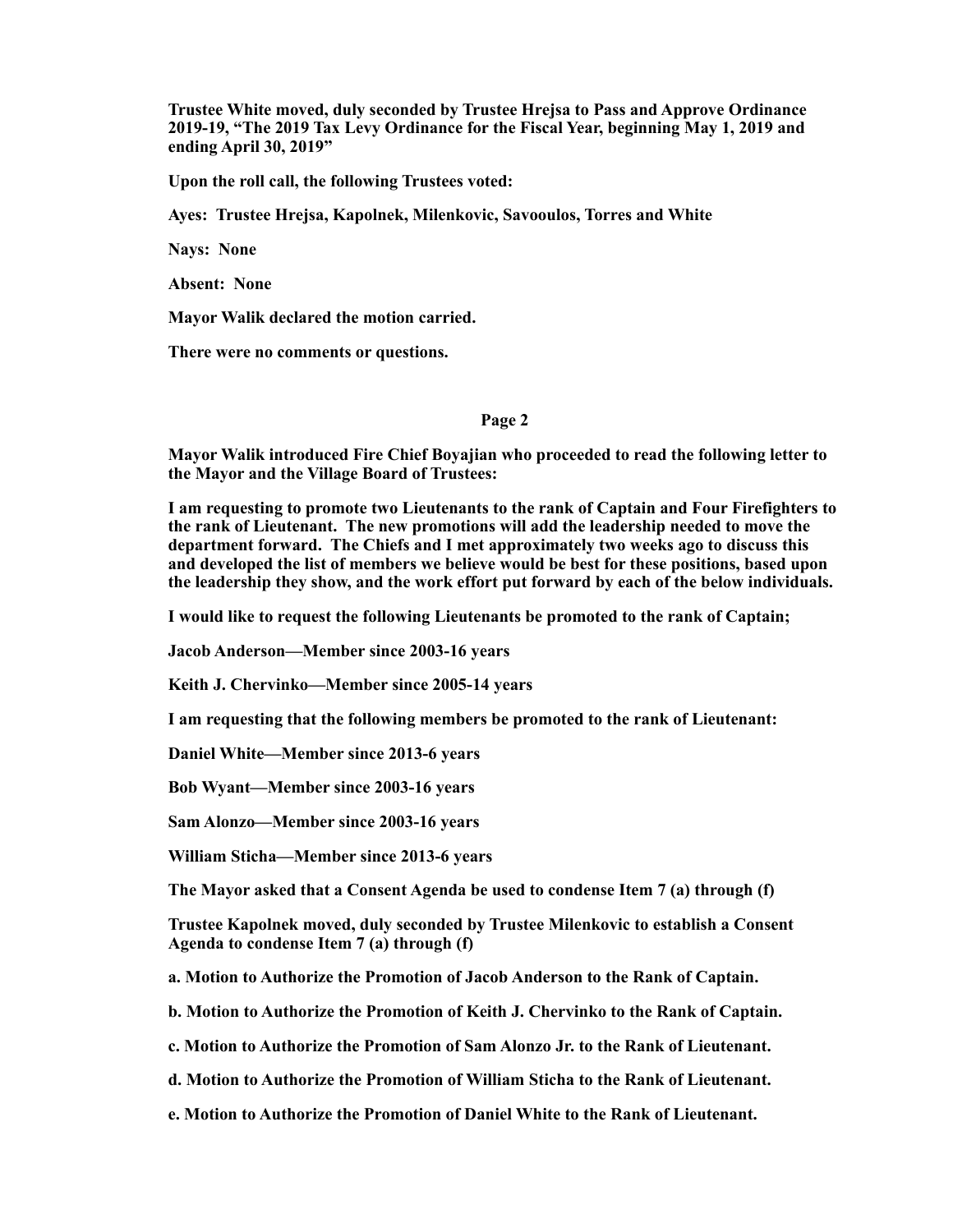**f. Motion to Authorize the Promotion of Robert Wyant to the Rank of Lieutenant.** 

**Upon the roll call, the following Trustees voted:** 

**Ayes: Trustee Hrejsa, Kapolnek, Milenkovic, Savooulos, Torres and White** 

**Nays: None** 

**Absent: None** 

**Mayor Walik declared the motion carried.** 

**Trustee Savopoulos moved, duly seconded by Trustee Torres to Approve the Appointment of John Trotsky to the Stickney Zoning Board of Appeals to Fill the Vacancy Left by Arthur Gross' Resignation** 

**Upon the roll call, the following Trustees voted:** 

**Ayes: Trustee Hrejsa, Kapolnek, Milenkovic, Savooulos, Torres and White** 

**Nays: None** 

**Absent: None** 

**Mayor Walik declared the motion carried.** 

**The Mayor congratulated John Trotsky.** 

**MAYOR'S REPORT: Mayor Walik congratulated the firefighters on their promotions. He mentioned that the Fire Chief will be hiring approximately ten more guys by the first of the year. We will be losing one fireman as well. The Mayor announced that on January 9th there will be a groundbreaking event involving the Casino at the Hawthorne Race Track.** 

**Page 3** 

**CLERK'S REPORT: The Clerk read a Thank You note written by a resident in appreciation of Ed Bartunek changing a broken light bulb for her. Clerk McAdams read information pertinent to the Census 2020.** 

**TRUSTEE REPORTS: All the Trustees gave Holiday Greetings. They all congratulated the firefighters who were given their promotions and John Trotsky on his appointment.** 

**Trustee White welcomed John Trotsky to the Zoning Board and reminded people that the next board meeting is January 7, 2020. We will be on the holiday garbage schedule for garbage pickup during the week of Christmas and New Year's.** 

**Trustee Torres mentioned that her husband transported all the donation for our Troops. It totaled 295 pounds. The Mayor thanked Trustee Torres' husband for taking in the donations for the troops.** 

**Ed Bartunek informed us that a representative from Morton Arboretum approved our tree plantings and will now release the grant money we applied for. The Mayor explained that Ed worked on a tree grant with Administrative Assistant Beth Lukas.** 

## **DEPARTMENT REPORTS:**